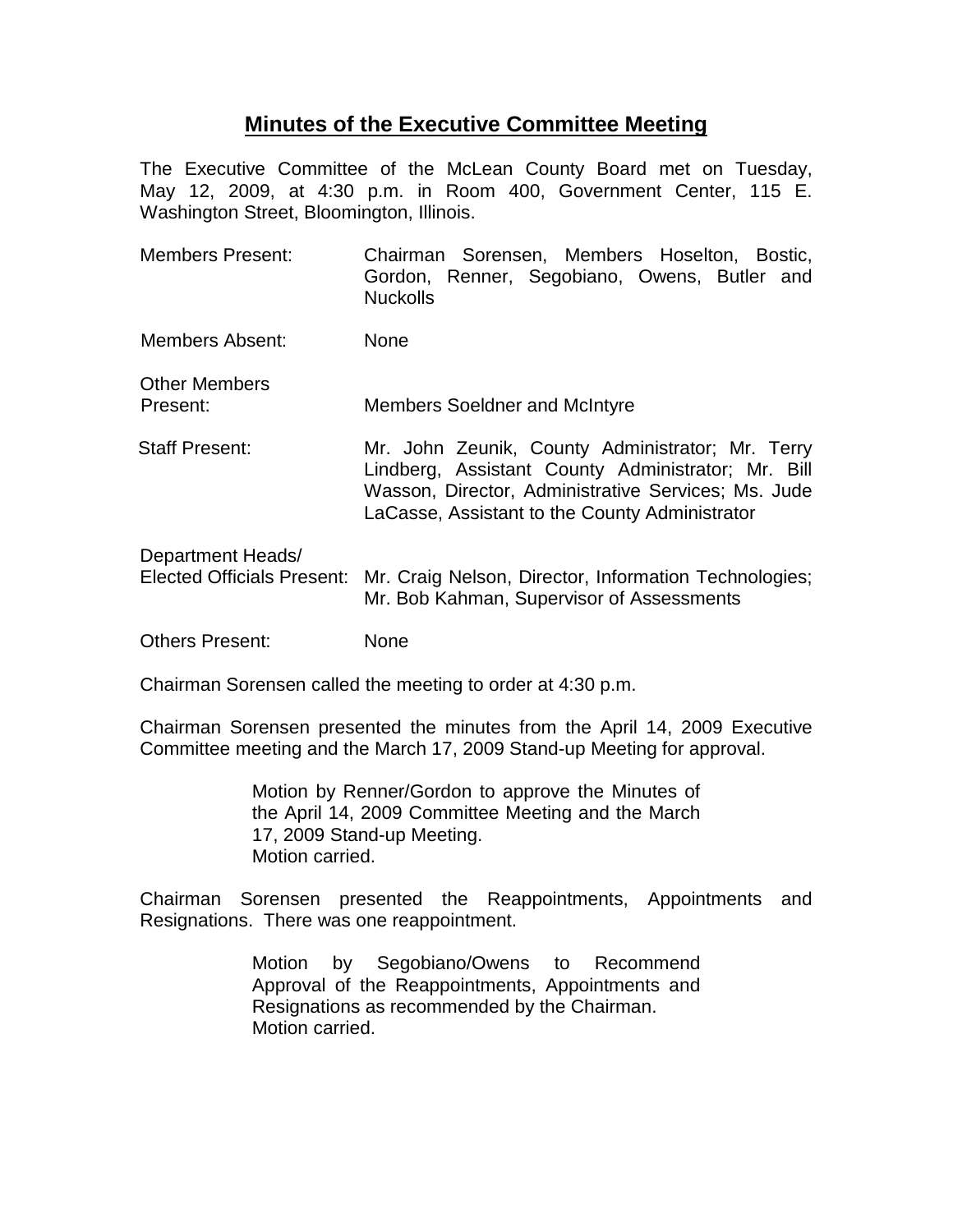Minutes of the Executive Committee May 12, 2009 Page Two

Mr. Craig Nelson, Director, Information Technologies, presented a request for approval to award the Cabling Bid for floors 3-4-5 in the Law and Justice Center to Heart Technologies.

> Motion by Segobiano/Renner to recommend approval to award the Cabling Bid for Floors 3-4-5 in the Law and Justice Center to Heart Technologies as presented by Information Technologies.

Mr. Hoselton requested further explanation of the 10% contingency, which was included in the contract amount. Mr. Nelson replied that the base bid did not include the 10% contingency on the part of the bidders. The 10% contingency was included for the Board's information so they would understand the full price of the project.

Chairman Sorensen called for a vote on the motion.

Motion carried.

Chairman Sorensen asked if there were any questions. Hearing none, he thanked Mr. Nelson.

Mr. George Gordon, Chairman, Land Use and Development Committee, reported that the Land Use and Development Committee brings no items for action to the Executive Committee.

Chairman Sorensen asked if there were any questions. Hearing none, he thanked Mr. Gordon.

Ms. Diane Bostic, Chairman, Property Committee, presented a request for approval of an Emergency Appropriation Ordinance amending the McLean County Fiscal Year 2009 Combined Annual Appropriation and Budget Ordinance, County General Fund 0001, Facilities Management Department 0041.

> Motion by Bostic/Hoselton to recommend approval of an Emergency Appropriation Ordinance Amending the McLean County Fiscal Year 2009 Combined Annual Appropriation and Budget Ordinance, County General Fund 0001, Facilities Management Department 0041. Motion carried.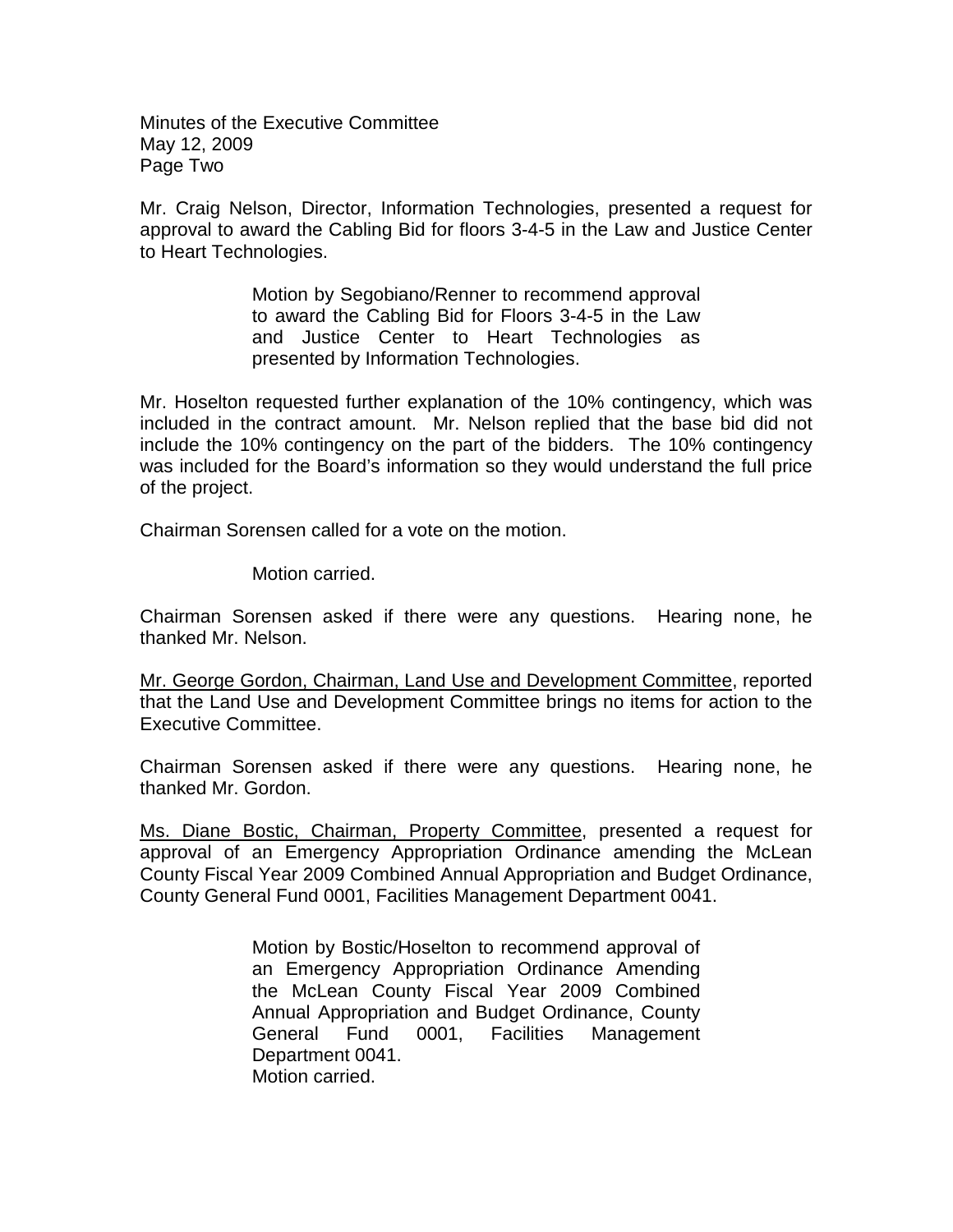Minutes of the Executive Committee May 12, 2009 Page Three

Chairman Sorensen asked if there were any questions. Hearing none, he thanked Ms. Bostic.

Mr. Stan Hoselton, Chairman, Transportation Committee, reported that the Transportation Committee brings no items for action to the Executive Committee. He noted that all of the items to be presented to the Board have been discussed by the Transportation Committee.

Chairman Sorensen asked if there were any questions. Hearing none, he thanked Mr. Hoselton.

Mr. Ben Owens, Chairman, Finance Committee, presented three requests related to SHOW BUS. The first is a request for approval of an IDOT FY'2010 Combined Application, Section 5311 Non-Metro Public Transportation Capital/Operating Assistance and Intercity Bus Grant and Downstate Urban Area Operating Assistance Grant. Mr. Owens explained that this is the annual application for assistance to provide rural public transportation in McLean, Livingston, Ford, Iroquois and DeWitt Counties. The second request is for approval of a Purchase and Service Agreement for the Rural General Public Transportation under the Section 5311 Operating and Assistance Program. The final request is for approval of a Motor Vehicle Lease Agreement effective July 1, 2009 (changing the lessee name from Meadows Mennonite Retirement Community, Inc., d/b/a SHOW BUS to SHOW BUS).

> Motion by Owens/Renner to recommend Approval of an IDOT FY'2010 Combined Application, Section 5311 Non-Metro Public Transportation Capital/Operating Assistance and Intercity Bus Grant and Downstate Urban Area Operating Assistance Grant; to recommend Approval of a Purchase and Service Agreement for the Rural General Public Transportation under the Section 5311 Operating and Assistance Program; and to recommend Approval of a Motor Vehicle Lease Agreement, effective July 1, 2009 (changing the lessee name from Meadows Mennonite Retirement Community, Inc., d/b/a SHOW BUS to SHOW BUS as presented by Building and Zoning. Motion carried.

Mr. Owens presented a request for approval of an Intergovernmental Agreement between the County of McLean and Illinois State University to transfer authority to license and regulate Raffles to the County of McLean from Illinois State University.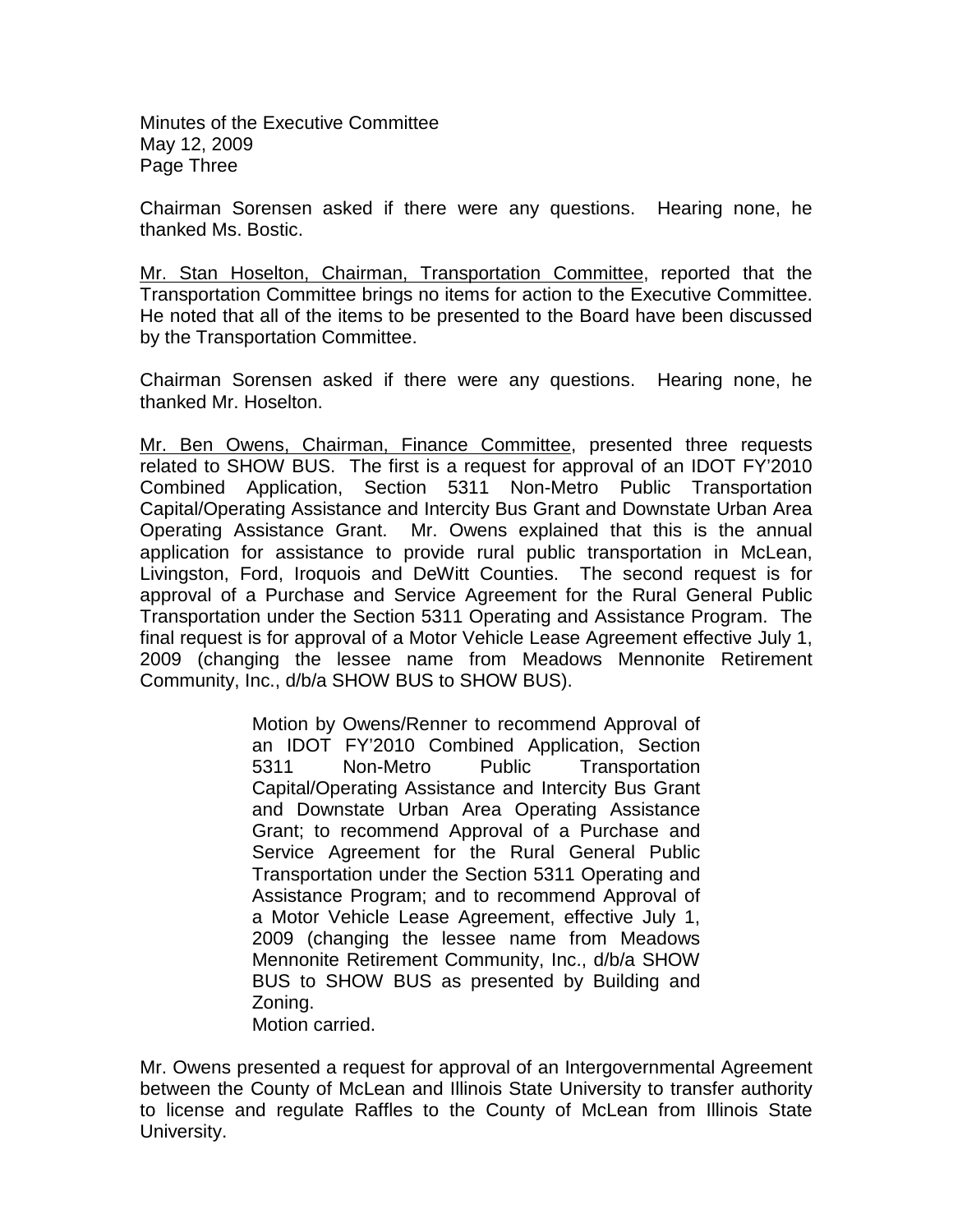Minutes of the Executive Committee May 12, 2009 Page Four

> Motion by Owens/Butler to recommend Approval of an Intergovernmental Agreement between the County of McLean and Illinois State University to transfer authority to license and Regulate Raffles to the County of McLean from Illinois State University as presented by the State's Attorneys Office.

Mr. Owens advised that Mr. Eric Ruud, First Civil Assistant State's Attorney, has been working to "close the loop" on raffle licenses since the law was created in 1981 authorizing Counties and Municipalities to regulate raffles within their communities. Mr. Owens stated that Mr. Ruud was successful in obtaining an Intergovernmental Agreement from every City, Town and Village in McLean County, except Illinois State University.

Mr. Owens indicated that, after the new legal counsel at Illinois State University arrived, Mr. Ruud was able to work with her to prepare an Intergovernmental Agreement that will allow the County to have jurisdiction to license and regulate raffles on the ISU campus.

Mr. Owens noted that this agreement will slightly increase the revenue from raffle licenses.

Chairman Sorensen called for a vote on the motion.

Motion carried with Mr. Nuckolls abstaining.

Mr. Owens presented a request for approval of an Emergency Appropriation Ordinance Amending the McLean County Fiscal Year 2009 Combined Annual Appropriation and Budget Ordinance, County Recorder's Document Storage Fund 0137, County Recorder's Office 0006.

> Motion by Owens/Butler to recommend Approval of an Emergency Appropriation Ordinance Amending the McLean County Fiscal Year 2009 Combined Annual Appropriation and Budget Ordinance, County Recorder's Document Storage Fund 0137, County Recorder's Office 0006. Motion carried.

Mr. Owens noted these are funds that are being reappropriated from last year's budget. He reported that, as of last week, all Social Security Numbers have been redacted from all documents in the Recorder's Office. He added that McLean County is one of the first Counties in the State to have completed this project.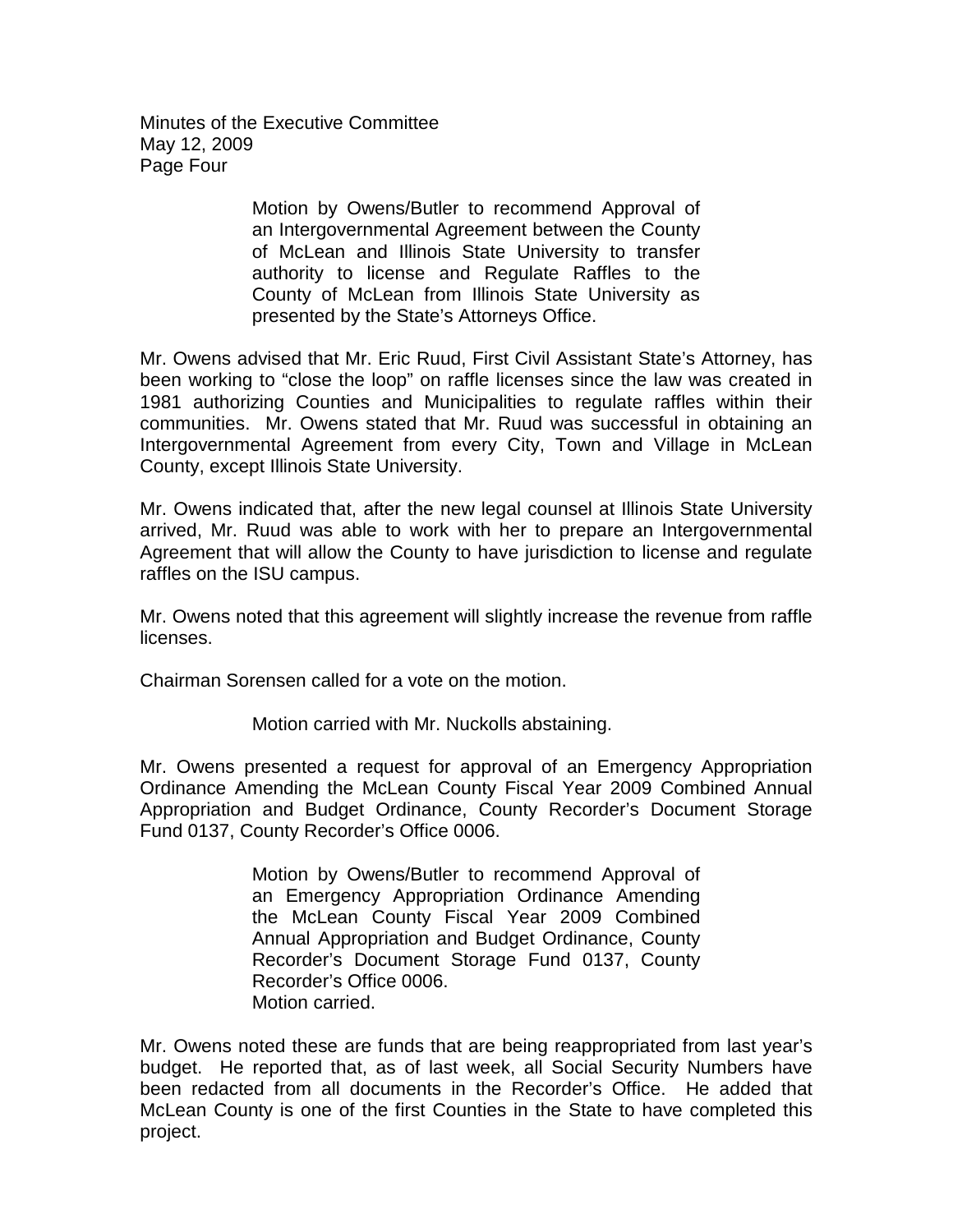Minutes of the Executive Committee May 12, 2009 Page Five

Chairman Sorensen called for a vote on the motion.

Motion carried.

Mr. Owens presented a request for approval of a Resolution Establishing the Budget Policy for Fiscal Year 2010 – County Administrator's Office.

> Motion by Owens/Hoselton to recommend Approval of a Resolution Establishing the Budget Policy for Fiscal Year 2010 as presented by the County Administrator's Office. Motion carried.

Mr. Owens presented a request for approval of an Emergency Appropriation Ordinance Amending the McLean County Fiscal Year 2009 Combined Annual Appropriation and Budget Ordinance, General Fund 0001 – County Administrator's Office.

> Motion by Owens/Gordon to recommend Approval of an Emergency Appropriation Ordinance Amending the McLean County Fiscal Year 2009 Combined Annual Appropriation and Budget Ordinance, General Fund 0001 as presented by the County Administrator's Office. Motion carried.

Mr. Owens advised that the County department heads have been very cooperative in the budget process, and consistently worked well with the County Administrator's Office.He expressed his appreciation to the Department Heads for their cooperation and to the Administrator's Office for their work on the budget.

Chairman Sorensen called for a vote on the motion.

Motion carried.

Chairman Sorensen asked if there were any questions or comments. Hearing none, he thanked Mr. Owens.

Mr. Tari Renner, Chairman, Justice Committee, presented a request for approval of a 2009 Illinois Emergency Management Agency TCIP Interoperable Emergency Communication Grant – EMA.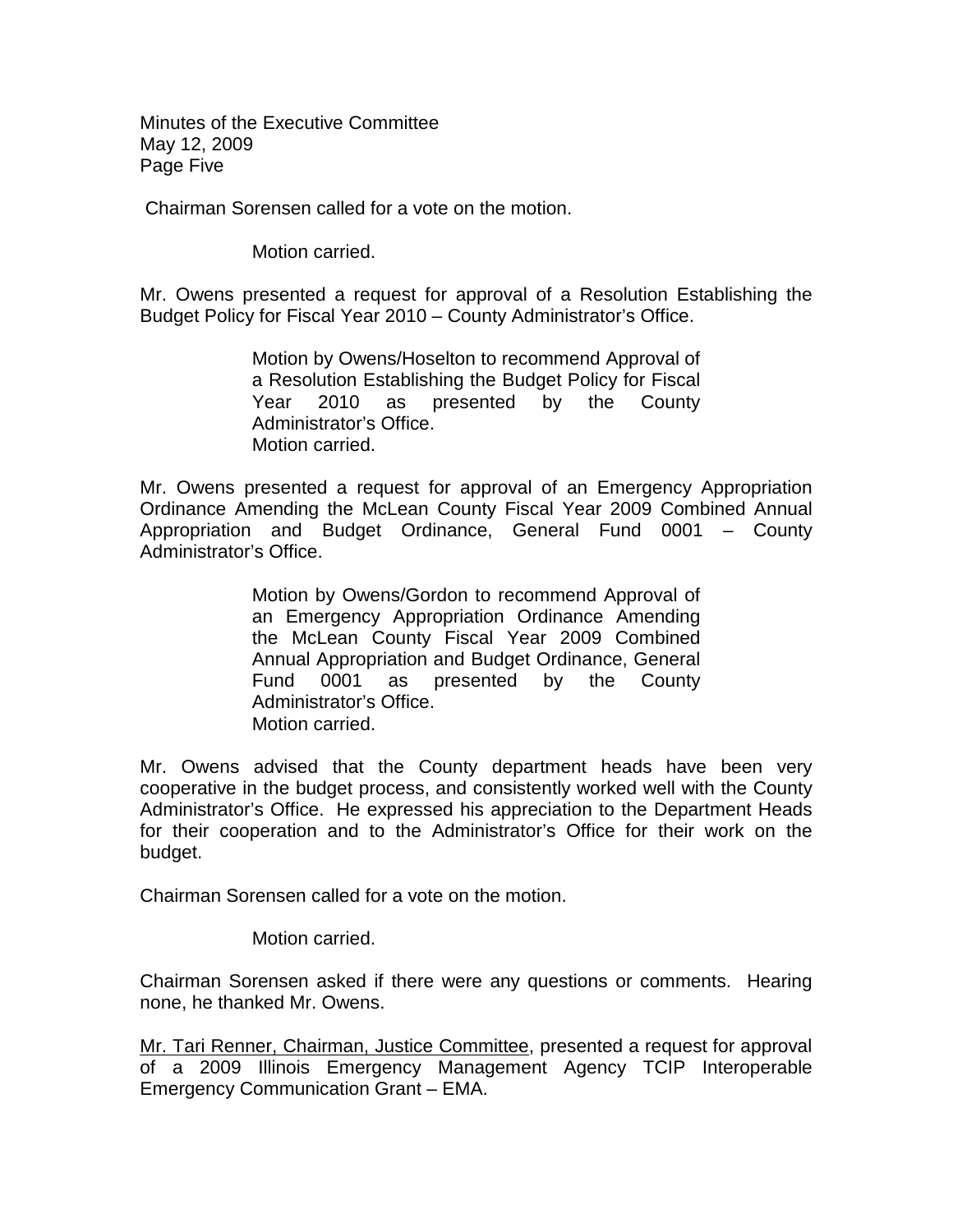Minutes of the Executive Committee May 12, 2009 Page Six

> Motion by Renner/Owens to Recommend Approval of a 2009 Illinois Emergency Management Agency TCIP Interoperable Emergency Communications Grant as presented by EMA. Motion carried.

Chairman Sorensen asked if there were any additional questions or comments. Hearing none, he thanked Mr. Renner.

Mr. John Zeunik, County Administrator, announced that the final County overall property tax rate dropped to \$0.89659 cents per \$100.00 of equalized assessed value. He reported that the adjusted equalized assessed valuation increased over what was projected in September. The final number, \$3,426,850,406.00, was an increase of \$16,036,767.00 over the September estimate. Mr. Zeunik noted that this is good news for the County.

Mr. Zeunik indicated that the table on page 109 of the packet is the same table that was included in the Recommended and Adopted Budget, but it includes the County Clerk's final extensions and the actual adjusted equalized assessed value.

Chairman Sorensen congratulated Mr. Zeunik on his retirement.

Mr. Segobiano asked if the County is negotiating with a company for storage space. Mr. Zeunik responded that there are no negotiations with a company for storage, noting that the space that was available is not suitable for the County.

Mr. Owens advised that Mr. Don Lee, Administrator, McLean County Nursing Home, will retire as of Friday, May 15, 2009. He noted that Mr. Matt Riehle, Director of Nursing, McLean County Nursing Home, has accepted the responsibility of Acting Administrator of the Nursing Home until Mr. Lee's replacement is named. Mr. Owens noted that several candidates have applied for the position.

Mr. Owens expressed his appreciation to Mr. Lee for his dedication and 31 years of service with the Nursing Home.

Chairman Sorensen presented the April 30, 2009 bills as recommended and transmitted by the County Auditor for payment. The Fund Total is \$462,799.31 and the Prepaid Total is the same.